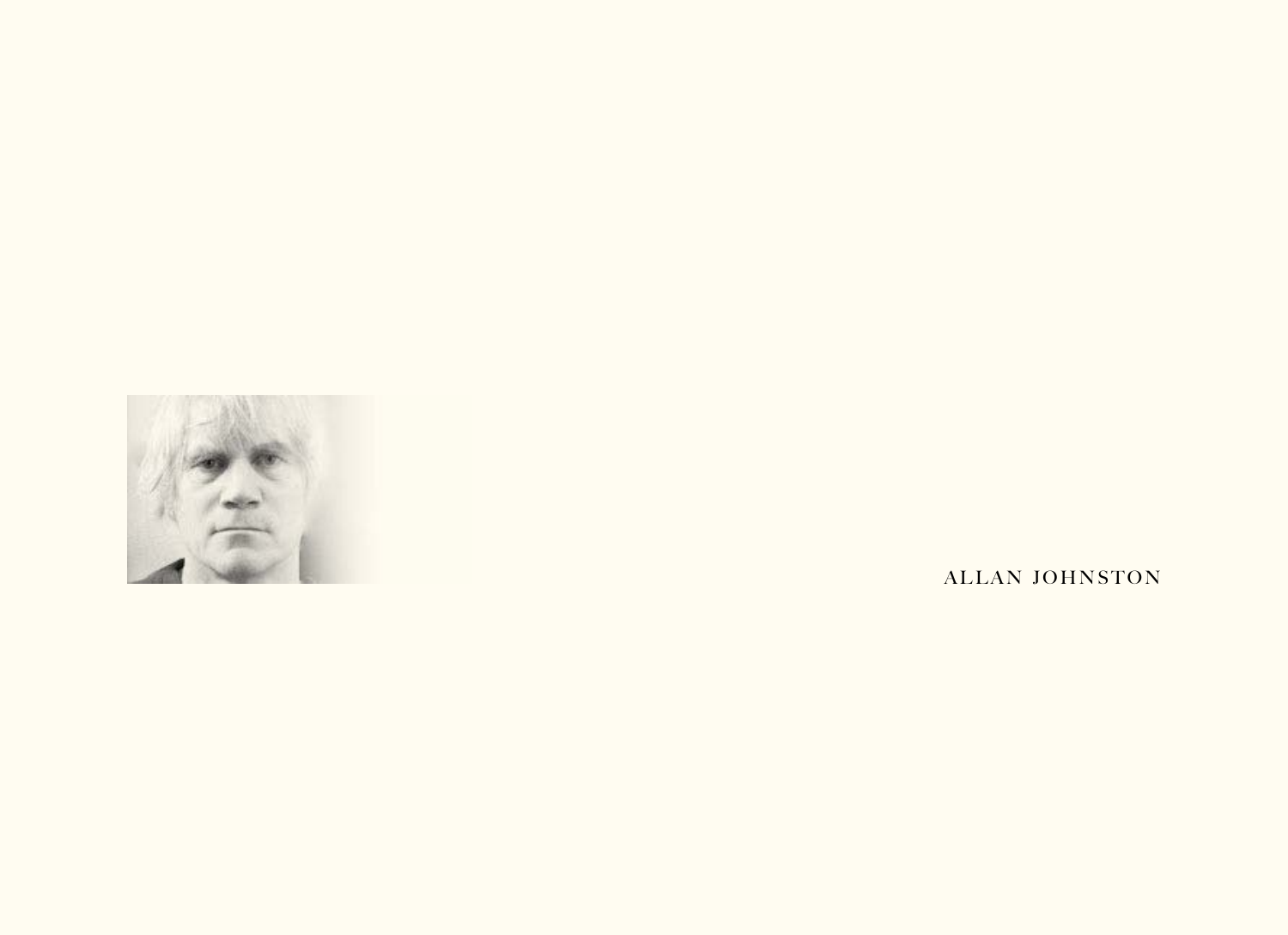## Matilde

*After Neruda*

Matilde — name of a plant, or stone, or wine — what is known of the earth, what endures; word in which the morning crescendos, in which the light of lemons is invested.

Within the name wooden ships are sailing rounded with enjambments of sea-blue firs. Its letters ride the waters of rivers, descant through the heart.

A name unburdened under a tangling like the door to an unknown tunnel that leads to the fragrance of the world!

Invade me with a hot mouth! Uncover me if you wish with night-dark eyes, but let me navigate, sleep in your name.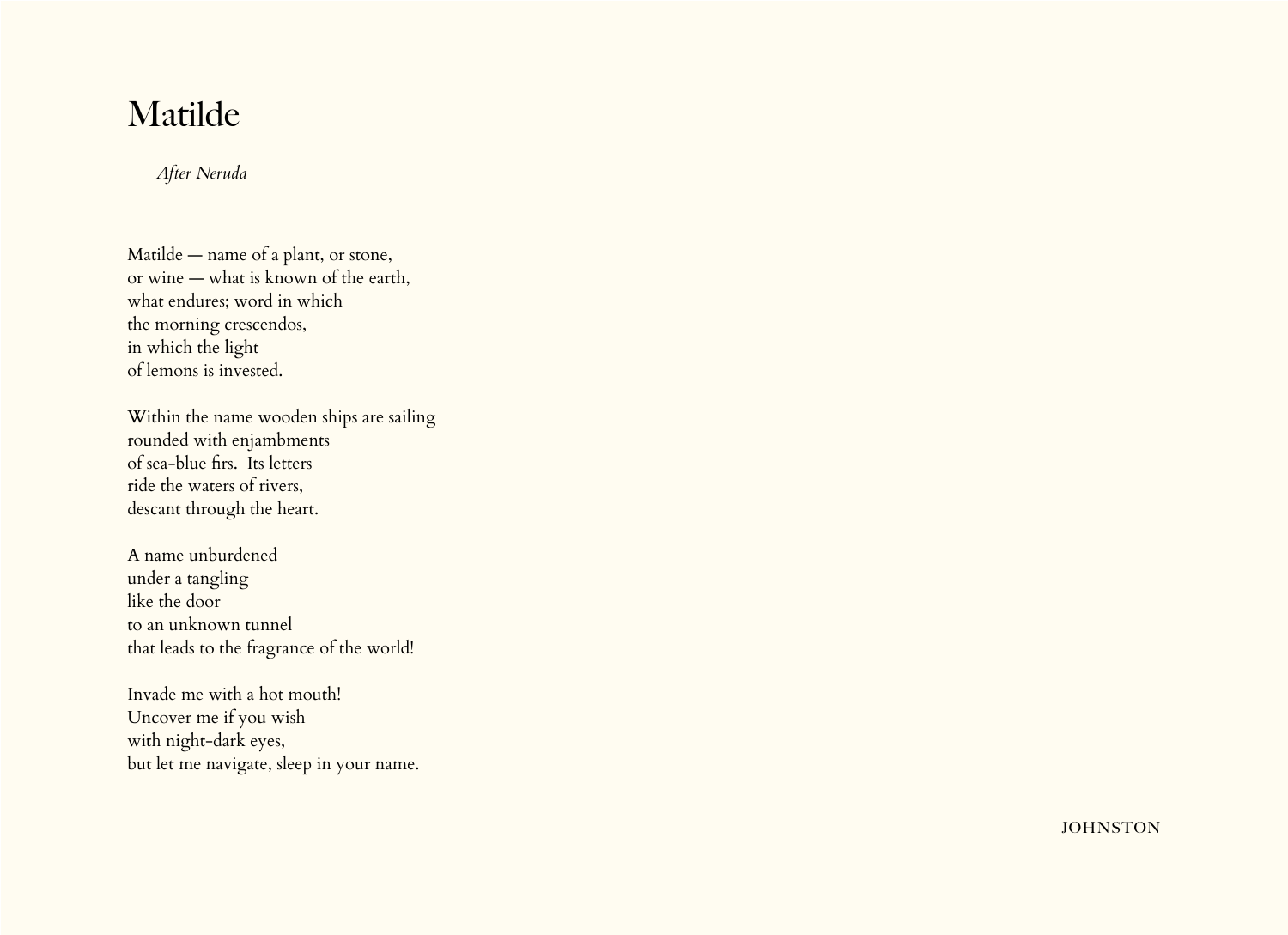# Old Angel

As if enough attention weren't already given to the hashish or other comestibles that seem to inherit the earth this guy claims to be one of God's elect, the messenger among us, another singing telegram. He's been trying to espouse the truth of monuments and apostles, and explains the mechanics of miracles the way Mohammed Ali pulls off his false thumb. I think it is to force revision of the assumption. Nonetheless, he knows the cost of prostitutes, claiming to have met a few with hearts of gold. The guy's as old as New Kids on the Block. If someone doesn't bring an escape ladder, I'll faint. I only wanted to explain remission as a form of admission to the crowd waltzing its way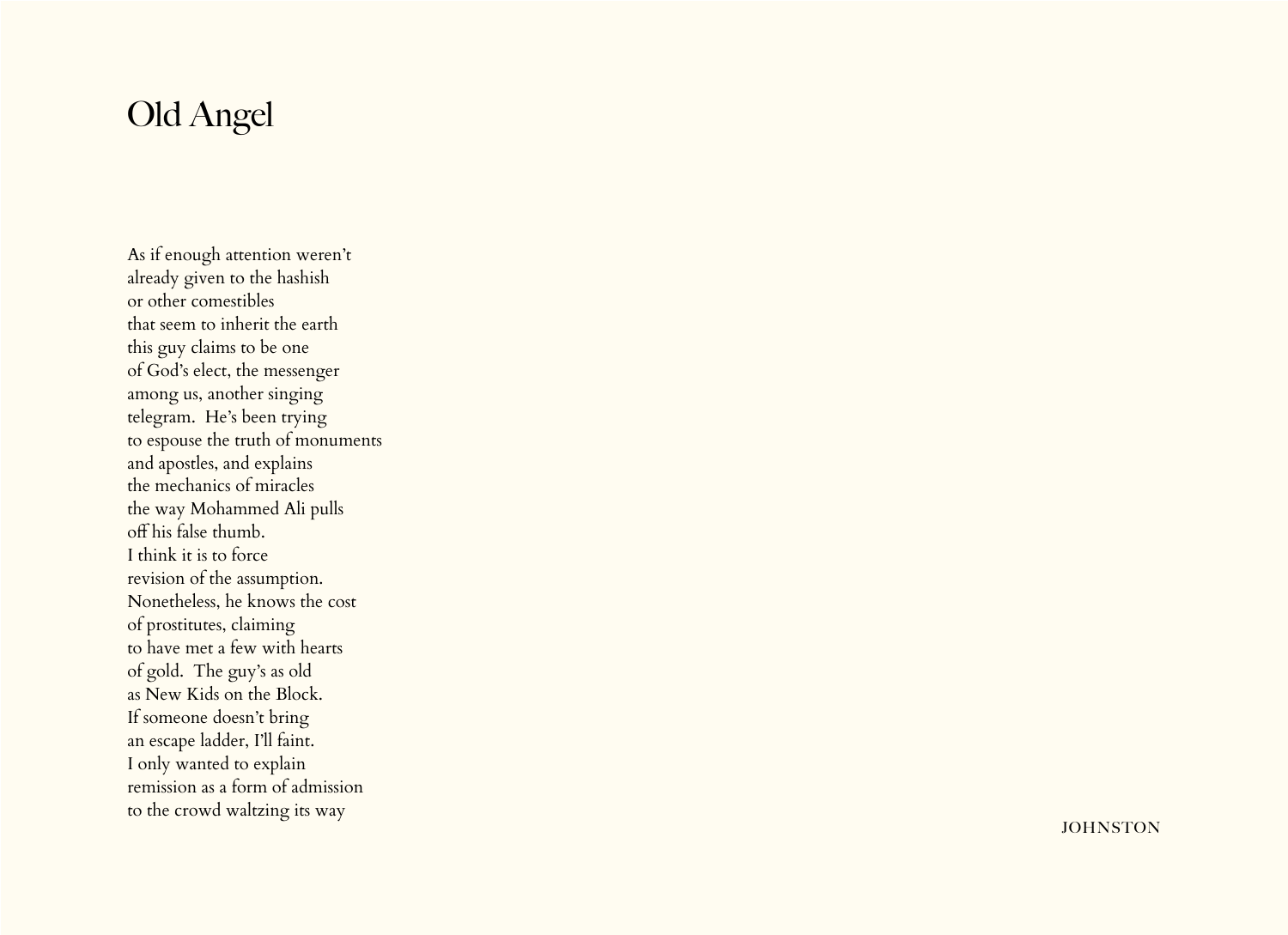through the dress rehearsal of death. He says don't bother — been there, done that some such thing, and so I have to resist the explanation that comforts most, the sometimes smoothly flowing hard Kentucky Bourbon, or the blues. These are no tunes for angels, I've been told. It doesn't matter. Every day of the week he appears like some foreign minister to lay it on as thickly as the cream cheese on an unsuspecting bagel and so I wait for the miracle, faint hearted. What else can I do? Ask Leonard Cohen.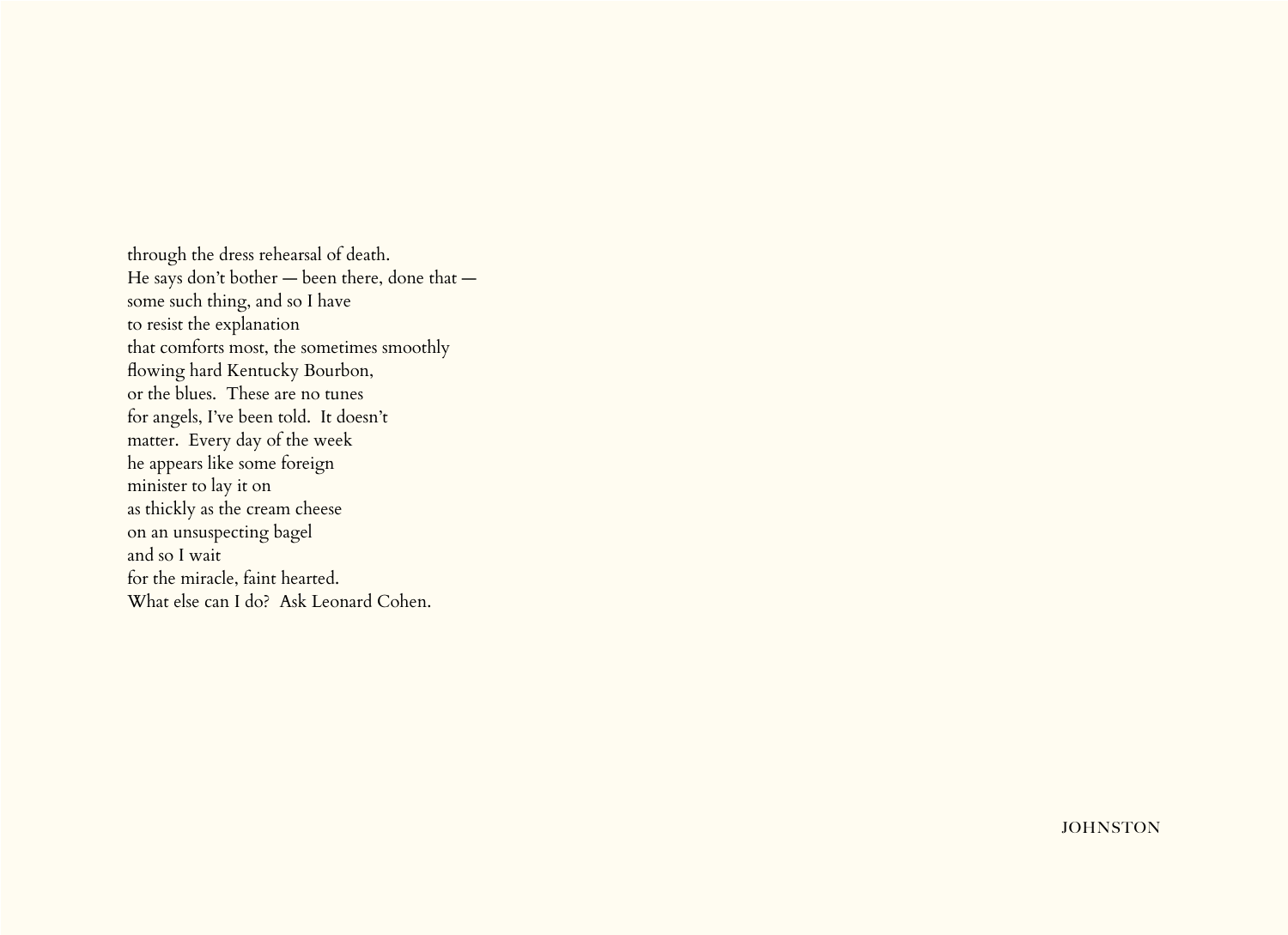#### Wild Solo

It blew wild, and the will welled so low into the solidity of the solace

the welkin welcomed the wished child so the law could walk

it being every abandoned low solo sung so slow he saw what was sewn

 wheat, the white wit of the clever he saw sung so sewn, whetted wink of the luring aces

each wild solo of the sax brought back the relaxed enhancement of the trashed out tenement

the word carried the corpse of the idea into extravagance

also in spite of the spittle dribbled occasionally into the instrument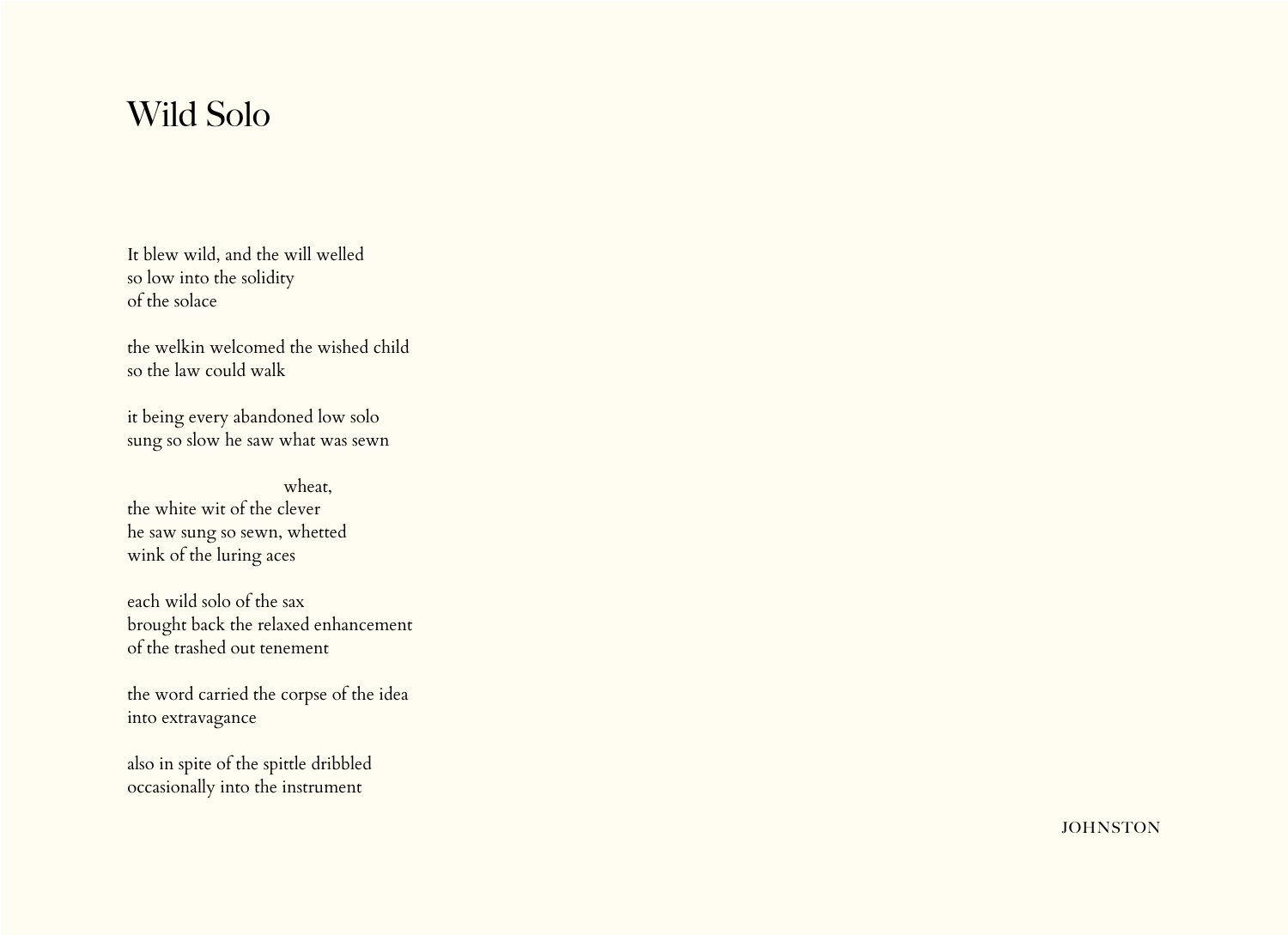he played this way, paid against death, the pawed alternative possible no more contingent than the operation

the band played on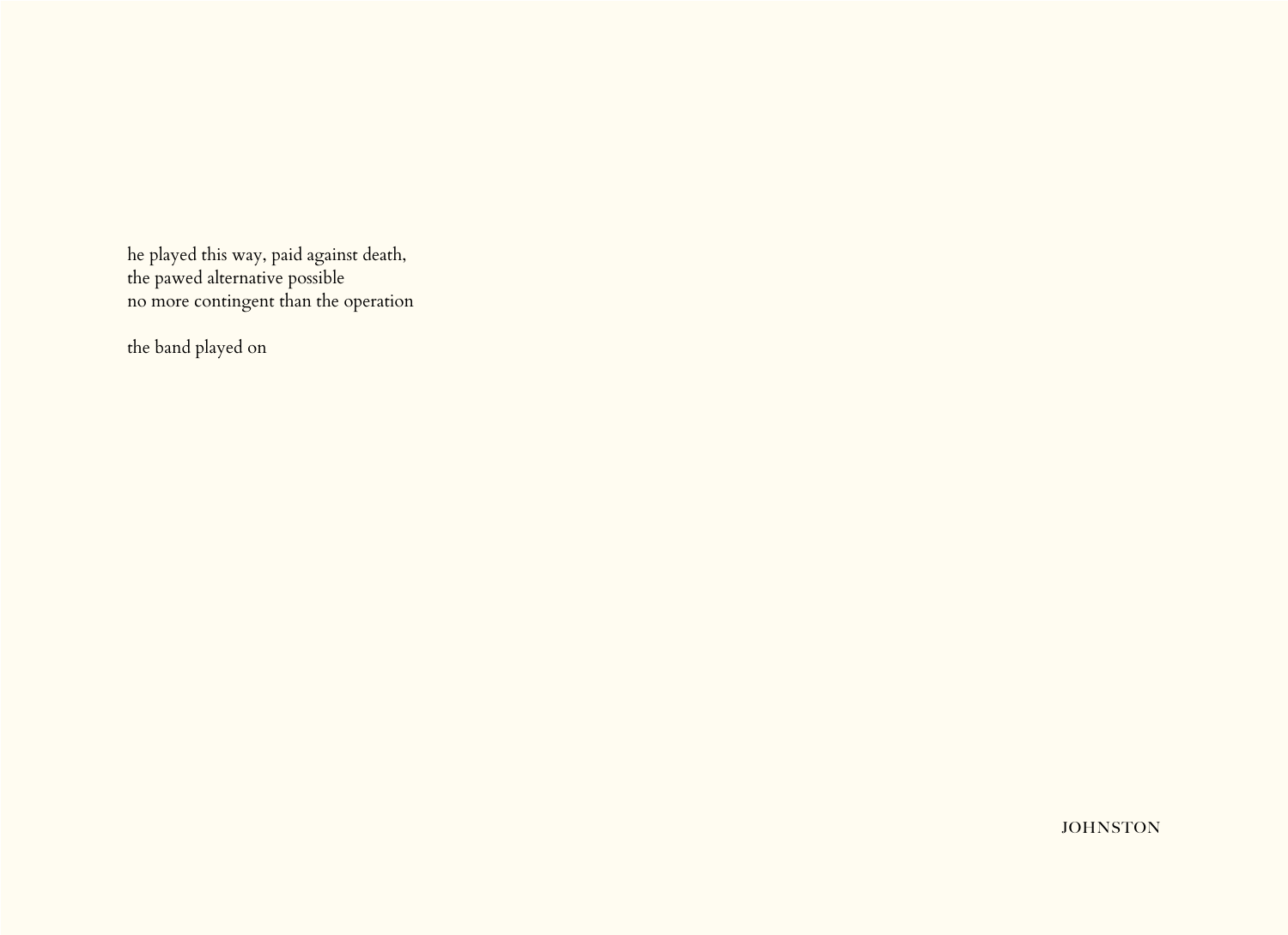# HAIKU

assume the extant next turn up the opulence readjust to fix

explain the extant first turn on the sensory then let it all go

It's a wild solo when you and that instrument enter, new sound

if only rubber were made to be edible we would snack on tires

the end of the game fans stream out of the benches they too have been lost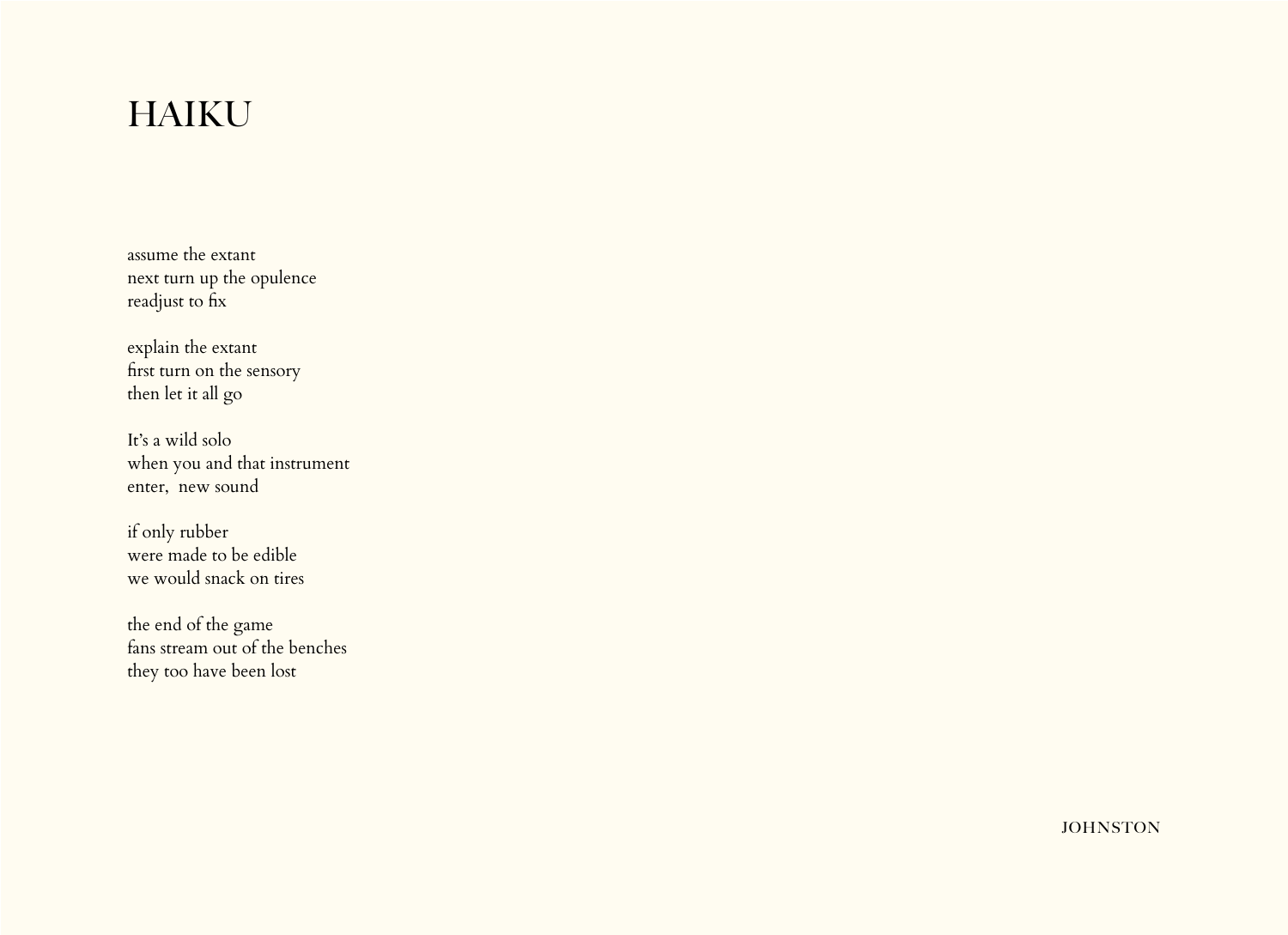## Model

she liquefacts, cascades in the glow eddies and spins, then climbs, pirouettes, comes down, pours clothes into parallel light while the guy with the sun mirror fishes in his pocket for a cigarette and makes unfathomable purrs and growls as she guides the film and the other guy punches his Nikon and takes in comprehensively parried grabs as the film runs through the camera as fast as it can junking light a shot for each swish as it moves and she is bored with it hair and evening dress too hot for this heat wave may day in new york it shows in the way she is climbing the steps when the cameraman turns excitedly curving fingers forward but when she spins her fingers become escaping birds! They fly into the moment she becomes then click of her own soft commentary in the dead calm of the dead surrounding carnal mosaic of benches and gestures for she is repeatable finished and smooth as water or oil